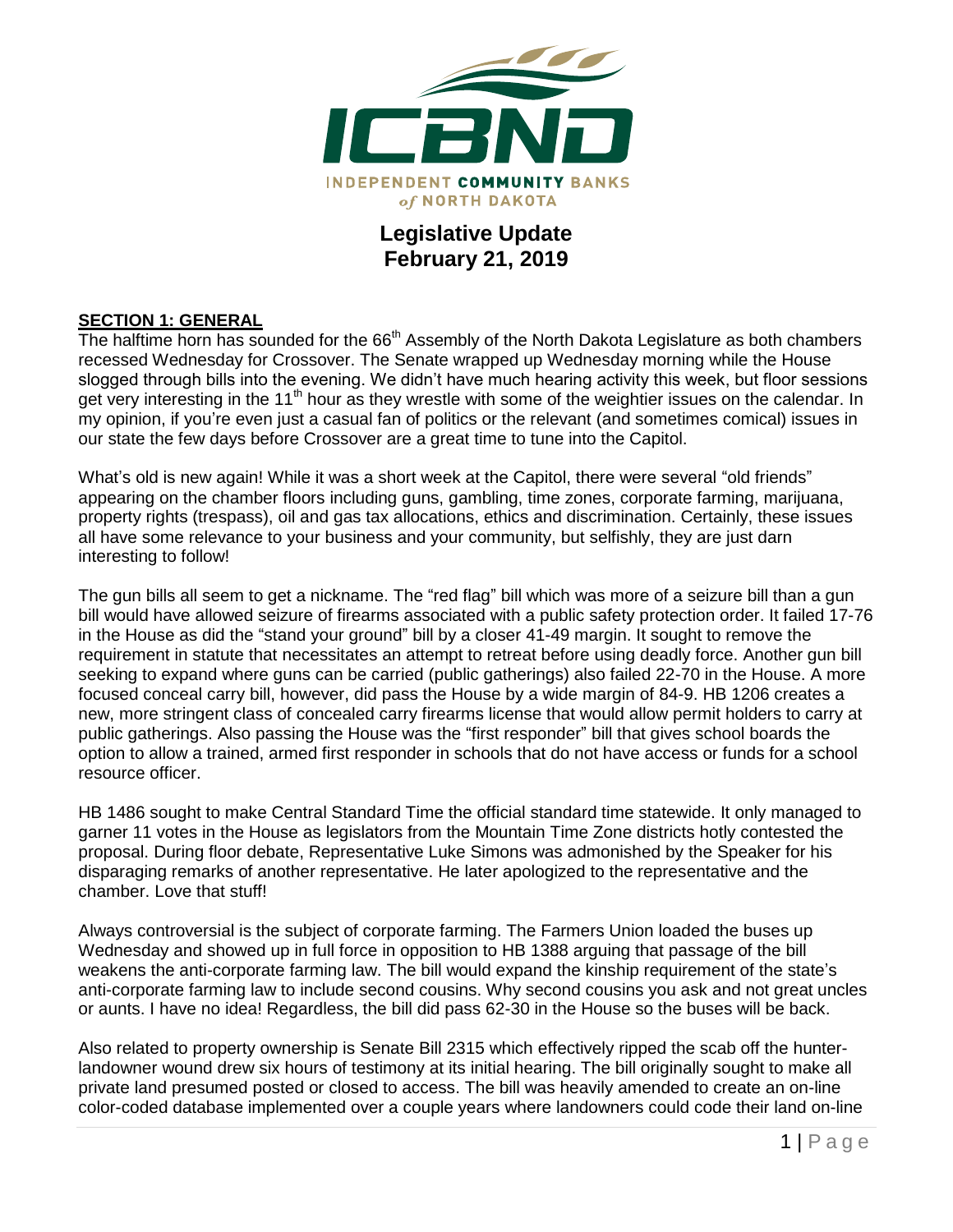relative to hunting access. Options would include, open, closed, or access with permission. The bill passed the Senate 28-18. As a hunter and a landowner, I think this is a step in the right direction.

North Dakota House members on Wednesday approved "Operation Prairie Dog" Wednesday by a much larger margin (80-12) than I would have expected. It's another bucket bill that allocates oil and gas tax revenue but also distributes up to \$250 million to cities, counties, townships and airports throughout the state for infrastructure projects.

Early in the week the House rejected HB 1441 by a vote of 22-70 further thwarting proponents' efforts to add "sexual orientation" to the protected class as it relates to discrimination. This Republican-sponsored bill was heavily contested by the usual opponents but also by those advocating for the transgender community. It will be back.

Both chambers passed differing bills this week addressing the implementation of Initiated Measure One which is now Article 14 of the North Dakota Constitution. Only one of these ethics bills will survive and this will end up in conference committee I'm sure.

And last but not least, a bill legalizing sports betting had a roller coaster ride Wednesday. Morning was bad; afternoon was good. The bill which includes college and professional sports betting failed to get the required 48 votes in the morning, but throw a little lunch in and six members flipped their vote in the afternoon's reconsideration vote. On to the Senate!

#### **SECTION 2: BILL UPDATES FROM ICBND "PRIORITY" TRACKING LIST**

**SB 2271** – is the Housing Incentive Fund bill. Legislators like the bill policy-wise, but struggled with the \$40 million price tag. Ultimately, it was amended down to \$10 million and passed the Senate 44-3.

**SB 2346 and HB 1467**– are two bills trying to deal with the fallout from the rogue roving grain buyer (Hunter Hanson) in Northeastern ND including requirements on the issuance or renewal of licenses and a grain indemnity fund. SB 2346 flew through the Senate 46-0. HB 1467 seeks to transfer authority over grain buyers and warehouses to the ag department from the public service commission. It passed 85-8 in the House.

**HB 1013** – through amendment seeks to shift the management of about \$5 billion in trust lands from the Land Board to the State Investment Board. Authors of the amendment seek to save the state some fee money. The bill passed the House 67-26 but the governor has publicly opposed the move and the attorney general questions the constitutionality. I think it makes sense and what would make more sense is to invest some of those funds in ND-based wealth management firms. We will keep working on that.

**HB 1106** – is the insurance department's bill to create a reinsurance pool. As amended, we support the bill as it exempts multi-employer welfare arrangements such as ND Banks Benefit Trust from the assessment. It passed the House unanimously 93-0.

**HB 1165** – is the nonconforming structure bill that seeks to create state law applications to zoning issues where structures are damaged beyond 50 percent of their value. The bill passed the House 82-7.

**HB 1485** – is a bill regarding data privacy that I discussed in some depth last week. It was amended to mirror legislation that is being considered in the state of Washington. Ultimately, committee members were uneasy and turned it into a "shall" study which passed the House 93-0.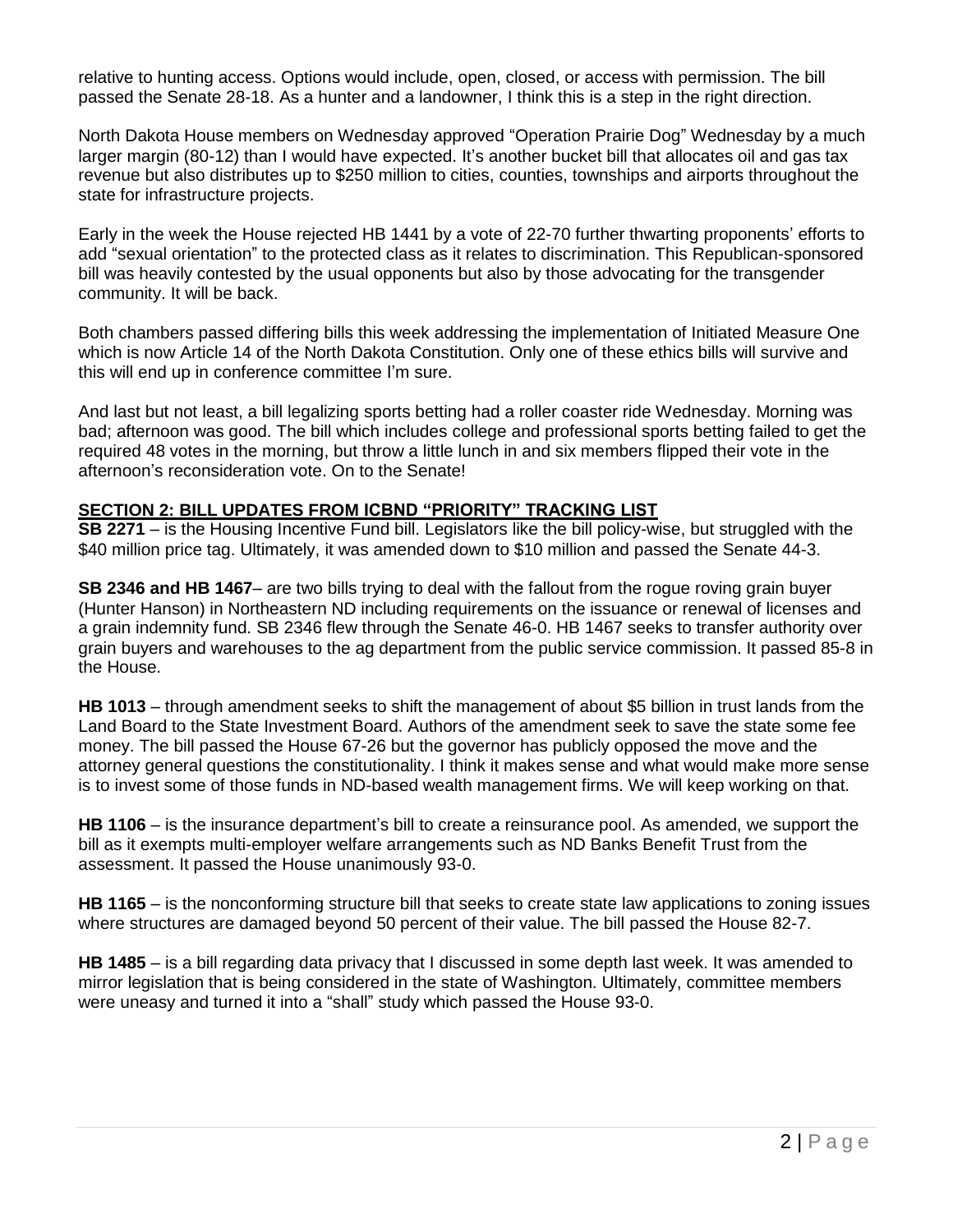## **SECTION 3: BILL HEARINGS NEXT WEEK**

| <b>Date and</b><br><b>Time</b> | <b>Bill</b><br><b>Number</b> | <b>Short Title</b>                                                                                                                                                                                                                                                                                                                                                                                                                                                                                                                                                                                                                           | <b>Committee</b>                |
|--------------------------------|------------------------------|----------------------------------------------------------------------------------------------------------------------------------------------------------------------------------------------------------------------------------------------------------------------------------------------------------------------------------------------------------------------------------------------------------------------------------------------------------------------------------------------------------------------------------------------------------------------------------------------------------------------------------------------|---------------------------------|
| 02/27/2019<br>08:00            | SB 2093                      | Relating to the examination of technology service providers, the capital<br>requirement for trust companies, the examination of trust companies, the<br>definition of a financial institution, surety bond requirements for money<br>brokers and collection agencies, notice requirement for deferred<br>presentment service providers, fees for money transmitters, and reporting<br>requirements for debt-settlement providers; relating to automatic renewal of<br>license in 2009 for money brokers, automatic renewal of license in 2014 for<br>collection agencies, deferred presentment service providers, and money<br>transmitters. | House IBL                       |
| 02/27/2019<br>10:30            | SB 2111                      | Relating to electronic remittal of funds withheld under an income<br>withholding order and new hire reporting; and to provide for an effective<br>date.                                                                                                                                                                                                                                                                                                                                                                                                                                                                                      | House<br>Finance & Tax          |
| 02/27/2019<br>11:00            | <b>HB 1524</b>               | Relating to the regulation of data brokers; and to provide a penalty.                                                                                                                                                                                                                                                                                                                                                                                                                                                                                                                                                                        | Senate IBL                      |
| 02/27/2019<br>02:00            | SB 2075                      | Relating to appraisal management companies.                                                                                                                                                                                                                                                                                                                                                                                                                                                                                                                                                                                                  | House IBL                       |
| 02/27/2019<br>02:15            | <b>HCR 3026</b>              | A concurrent resolution urging Congress and the Internal Revenue Service<br>to allow states to determine health benefit coverage requirements without<br>jeopardizing health savings account eligibility.                                                                                                                                                                                                                                                                                                                                                                                                                                    | Senate IBL                      |
| 02/28/2019<br>09:45            | <b>HB 1067</b>               | Relating to municipal bid requirements and certificates of indebtedness.                                                                                                                                                                                                                                                                                                                                                                                                                                                                                                                                                                     | Senate<br><b>Political Subs</b> |
| 02/28/2019<br>02:00            | SB 2130                      | Relating to state agency fees.                                                                                                                                                                                                                                                                                                                                                                                                                                                                                                                                                                                                               | House Govt &<br>Vet. Affairs    |
| 03/01/2019<br>08:30            | HB 1019                      | Relating to the meetings, compensation, powers, and duties of the<br>educational technology council; to amend and reenact section 15-19-06 of<br>the North Dakota Century Code, relating to the center for distance<br>education operating fund; and to repeal sections 54-59-17 and 54-59-18 of<br>the North Dakota Century Code, relating to the meetings, compensation,<br>powers, and duties of the educational technology council.                                                                                                                                                                                                      | Senate<br>Appropriations        |
| 03/01/2019<br>11:00            | <b>HB 1008</b>               | A BILL for an Act to provide an appropriation for defraying the expenses of<br>the department of financial institutions.                                                                                                                                                                                                                                                                                                                                                                                                                                                                                                                     | Senate<br>Appropriations        |
| 03/01/2019<br>11:30            | HB 1220                      | Relating to priority of agricultural supplier liens; and to provide for<br>application.                                                                                                                                                                                                                                                                                                                                                                                                                                                                                                                                                      | Senate Ag                       |

Legislator contact information can be found at<http://www.legis.nd.gov/contact-my-legislators> and you can check on any legislative activities through the Legislative Council's web page at [www.legis.nd.gov.](http://www.legis.nd.gov/)

Thank you for your participation in the legislative process. Please call, email or text me with any questions or concerns. If you'd like to be taken off this distribution list or if there are others in your organization that should be on the distribution list for the legislative updates, please let me know.

Sincerely,<br>Bay D. Haugen

*Barry D. Haugen [barryh@icbnd.com](mailto:barryh@icbnd.com) cell: 701.955.4308 office: 701.258.7121*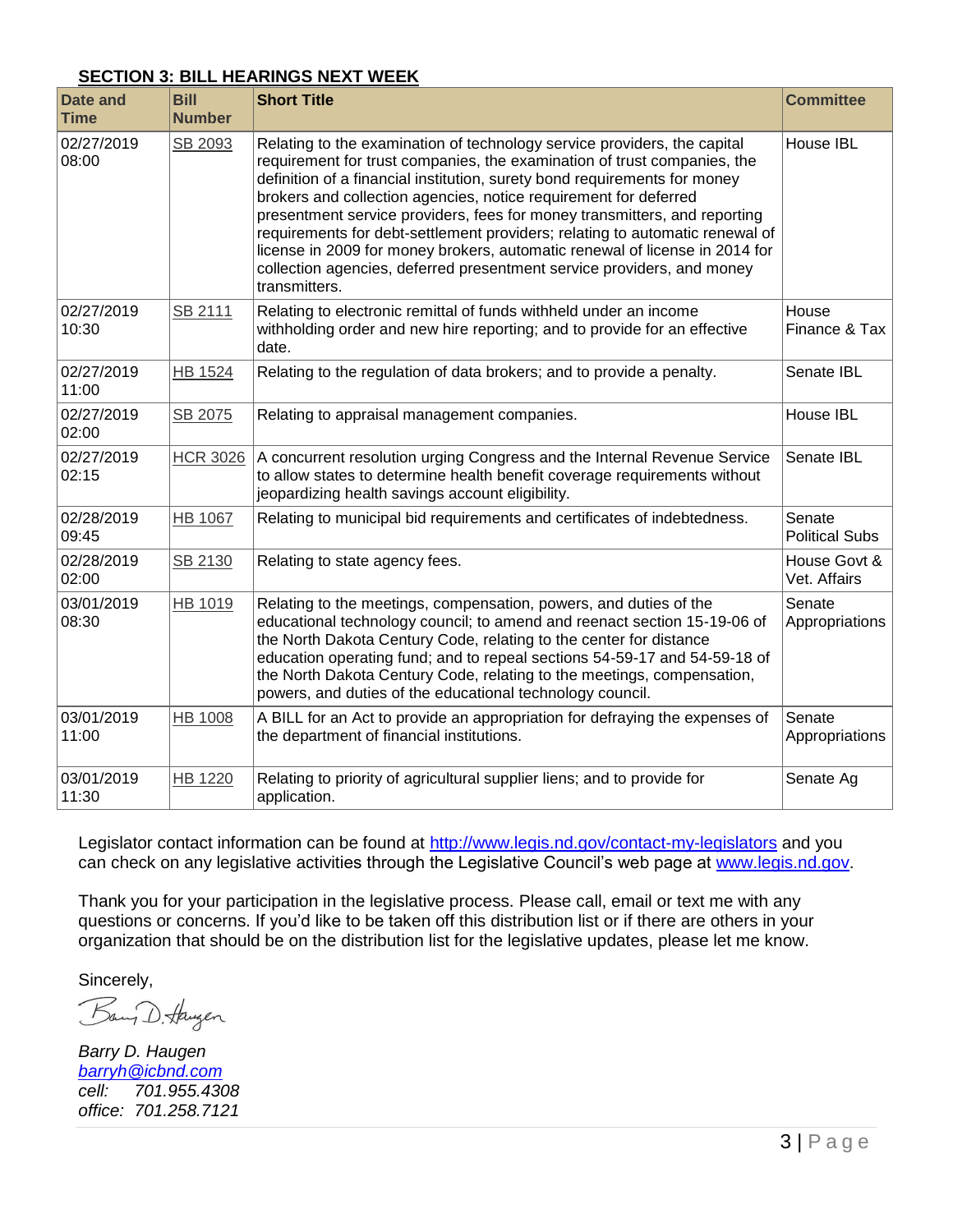

# **ICBND BILL TRACKING LIST**

| <b>Bill</b>    | <b>Status</b>                                                                                                                                                         | <b>Title</b>                                                                                                                                                                                                                                                                                                                                                                                                                                                                                                                                                                              |
|----------------|-----------------------------------------------------------------------------------------------------------------------------------------------------------------------|-------------------------------------------------------------------------------------------------------------------------------------------------------------------------------------------------------------------------------------------------------------------------------------------------------------------------------------------------------------------------------------------------------------------------------------------------------------------------------------------------------------------------------------------------------------------------------------------|
| <b>HB 1008</b> | <b>House: PASSED</b><br>Senate: INTRODUCED<br>02/18 S Introduced, first reading, referred<br><b>Appropriations Committee</b><br>03/01 S Committee Hearing - 11:00 AM  | A BILL for an Act to provide an appropriation for defraying the<br>expenses of the department of financial institutions.                                                                                                                                                                                                                                                                                                                                                                                                                                                                  |
| HB 1014        | <b>House: PASSED</b><br>Senate: INTRODUCED<br>02/20 S Received from House<br>02/20 S Introduced, first reading, referred<br><b>Appropriations Committee</b>           | Relating to the fund balance of the abandoned oil and gas well<br>plugging and site reclamation fund; to provide a contingent<br>authorization; to provide for a transfer; and to provide an<br>exemption.                                                                                                                                                                                                                                                                                                                                                                                |
| <b>HB 1018</b> | House: PASSED<br>Senate: INTRODUCED<br>02/20 S Received from House<br>02/20 S Introduced, first reading, (emergency),<br>referred Appropriations Committee            | A BILL for an Act to provide an appropriation for defraying the<br>expenses of the department of commerce; to provide<br>exemptions; to provide for a legislative management study of<br>the unmanned aircraft systems industry; to provide for a<br>transfer; to provide for a report; and to declare an emergency.                                                                                                                                                                                                                                                                      |
| <b>HB 1019</b> | House: PASSED<br>02/20 H Motion to reconsider laid on table<br>03/01 S Committee Hearing - 08:30 AM                                                                   | Relating to the meetings, compensation, powers, and duties of<br>the educational technology council; to amend and reenact<br>section 15-19-06 of the North Dakota Century Code, relating to<br>the center for distance education operating fund; and to repeal<br>sections 54-59-17 and 54-59-18 of the North Dakota Century<br>Code, relating to the meetings, compensation, powers, and<br>duties of the educational technology council.                                                                                                                                                |
| HB 1035        | <b>House: PASSED</b><br>Senate: INTRODUCED<br>02/08 S Received from House<br>02/18 S Introduced, first reading, referred<br>Government and Veterans Affairs Committee | Relating to initiated measures and election ballots.                                                                                                                                                                                                                                                                                                                                                                                                                                                                                                                                      |
| HB 1043        | <b>House: DEFEATED</b><br>01/09 H Reported back, do not pass, placed<br>on calendar 14 0 0<br>01/11 H Second reading, failed to pass, yeas<br>0 nays 88               | Relating to the exemption of an open blockchain token from<br>specified securities transactions and dealings; and to amend<br>and reenact section 10-04-02, subsection 19 of section 13-09-<br>02, and section 13-09-03 of the North Dakota Century Code,<br>relating to the definitions of an open blockchain token and<br>virtual currency and excluding an open blockchain token and<br>virtual currency from specified money transmission<br>requirements.                                                                                                                            |
| <b>HB 1045</b> | House: PASSED<br>Senate: INTRODUCED<br>02/12 S Received from House<br>02/18 S Introduced, first reading, referred<br>Industry, Business and Labor Committee           | Relating to electronic transaction definitions, blockchain<br>technology and smart contracts, number of shareholders, and<br>series limited liability companies; relating to electronic<br>transactions, filing of an annual report by corporations engaged<br>in farming or ranching, Business Corporation Act definitions,<br>knowledge and notice, share certificates, corporate voting list<br>and voting trusts, acceptance of shareholder act by the<br>corporation, corporate records, corporate dissolution procedure,<br>and the filing of an annual report by a publicly traded |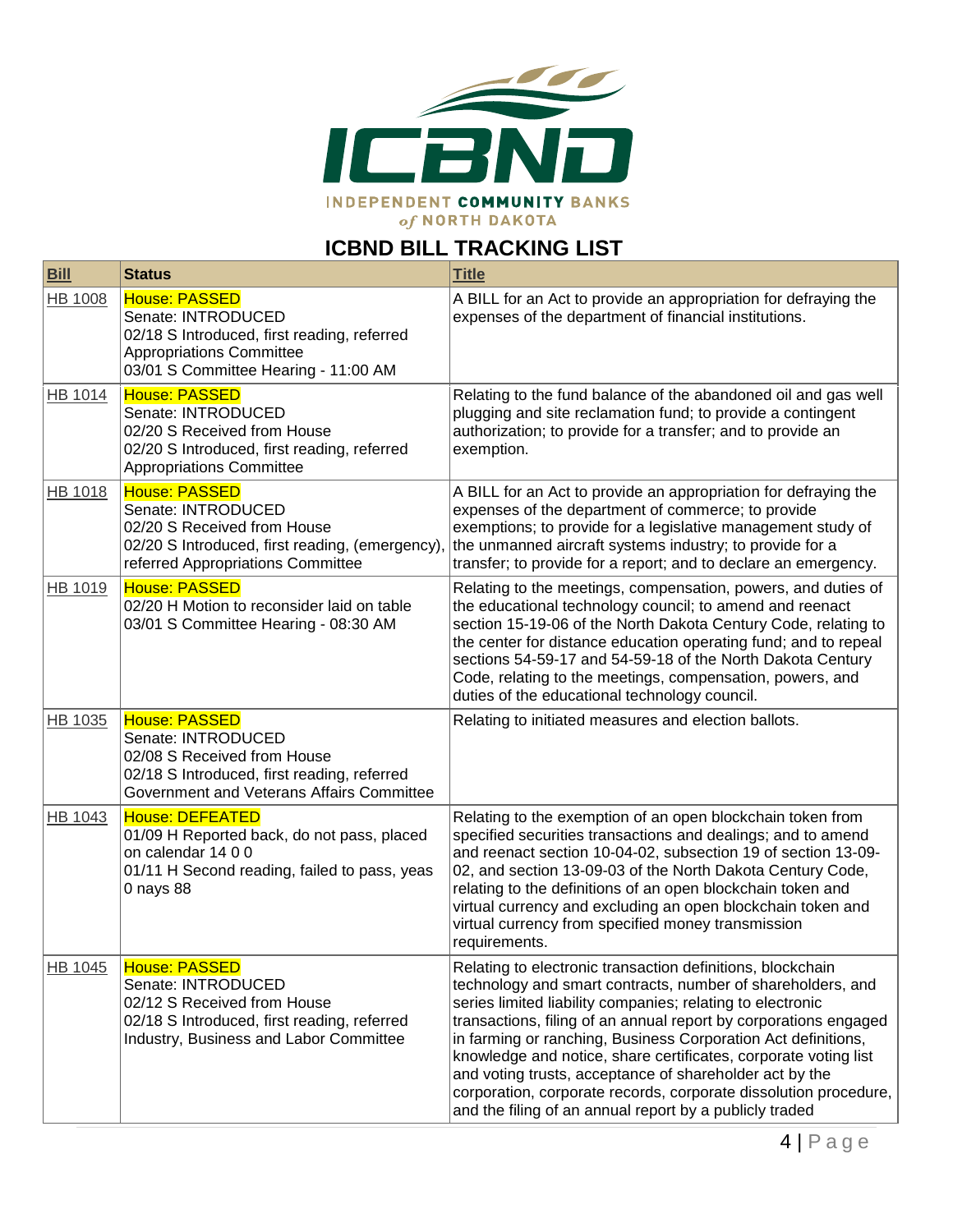|                |                                                                                                                                                                                    | corporation.                                                                                                                                                                                                                                                                                                                                                                                  |
|----------------|------------------------------------------------------------------------------------------------------------------------------------------------------------------------------------|-----------------------------------------------------------------------------------------------------------------------------------------------------------------------------------------------------------------------------------------------------------------------------------------------------------------------------------------------------------------------------------------------|
| <b>HB 1048</b> | <b>House: PASSED</b><br>Senate: INTRODUCED<br>01/16 S Received from House<br>02/18 S Introduced, first reading, referred<br>Government and Veterans Affairs Committee              | Relating to the use of distributed ledger technologies and a pilot<br>program.                                                                                                                                                                                                                                                                                                                |
| HB 1055        | <b>House: PASSED</b><br>Senate: INTRODUCED<br>01/16 S Received from House<br>02/18 S Introduced, first reading, referred<br><b>Transportation Committee</b>                        | Relating to motor vehicle body damage disclosure.                                                                                                                                                                                                                                                                                                                                             |
| <b>HB 1066</b> | <b>House: PASSED</b><br>Senate: INTRODUCED<br>02/20 S Received from House<br>02/20 S Introduced, first reading, referred<br><b>Finance and Taxation Committee</b>                  | Relating to infrastructure funds; relating to oil and gas tax<br>revenue allocations; to provide a continuing appropriation; to<br>provide for a report; and to provide an effective date.                                                                                                                                                                                                    |
| HB 1067        | <b>House: PASSED</b><br>Senate: INTRODUCED<br>02/18 S Introduced, first reading, referred<br><b>Political Subdivisions Committee</b><br>02/28 S Committee Hearing - 09:45 AM       | Relating to municipal bid requirements and certificates of<br>indebtedness.                                                                                                                                                                                                                                                                                                                   |
| <b>HB 1097</b> | <b>House: PASSED</b><br>Senate: INTRODUCED<br>01/18 S Received from House<br>02/18 S Introduced, first reading, referred<br><b>Political Subdivisions Committee</b>                | Relating to Sunday closing laws and retail agreements; and to<br>repeal sections 12.1-30-01, 12.1-30-02, and 12.1-30-03 of the<br>North Dakota Century Code, relating to Sunday closing laws.                                                                                                                                                                                                 |
| <b>HB 1106</b> | <b>House: PASSED</b><br>Senate: INTRODUCED<br>02/20 S Received from House<br>02/20 S Introduced, first reading, (emergency),<br>referred Industry, Business and Labor<br>Committee | Relating to the establishment of an invisible reinsurance pool for<br>the individual health insurance market; to amend and reenact<br>subsection 2 of section 26.1-03-17 of the North Dakota Century<br>Code, relating to premium taxes and credits for insurance<br>companies; to provide for a legislative management study; to<br>provide an expiration date; and to declare an emergency. |
| HB 1110        | <b>House: PASSED</b><br>Senate: INTRODUCED<br>01/28 S Introduced, first reading, referred<br><b>Judiciary Committee</b><br>02/12 S Committee Hearing - 09:30 AM                    | Relating to the adoption of the Revised Uniform Law on Notarial<br>Acts                                                                                                                                                                                                                                                                                                                       |
| HB 1116        | <b>House: PASSED</b><br>Senate: INTRODUCED<br>02/04 S Introduced, first reading, referred<br>Industry, Business and Labor Committee<br>02/13 S Committee Hearing - 10:00 AM        | Relating to the North Dakota life and health insurance guaranty<br>association; to repeal section 26.1-38.1-17 of the North Dakota<br>Century Code, relating to application of laws to an insolvent<br>insurer; and to provide for application.                                                                                                                                               |
| HB 1135        | <b>House: PASSED</b><br>Senate: INTRODUCED<br>02/20 S Received from House<br>02/20 S Introduced, first reading, referred<br><b>Political Subdivisions Committee</b>                | Relating to parking spaces for the mobility impaired; and to<br>provide a penalty.                                                                                                                                                                                                                                                                                                            |
| HB 1165        | <b>House: PASSED</b><br>02/20 H Second reading, passed, yeas 82<br>nays 7<br>02/20 H Motion to reconsider laid on table                                                            | Relating to nonconforming structures.                                                                                                                                                                                                                                                                                                                                                         |
| HB 1171        | <b>House: PASSED</b><br>Senate: INTRODUCED<br>02/12 S Received from House                                                                                                          | Relating to the development and implementation of a skilled<br>workforce student loan repayment program; to provide a<br>continuing appropriation; to provide for a transfer; to provide an                                                                                                                                                                                                   |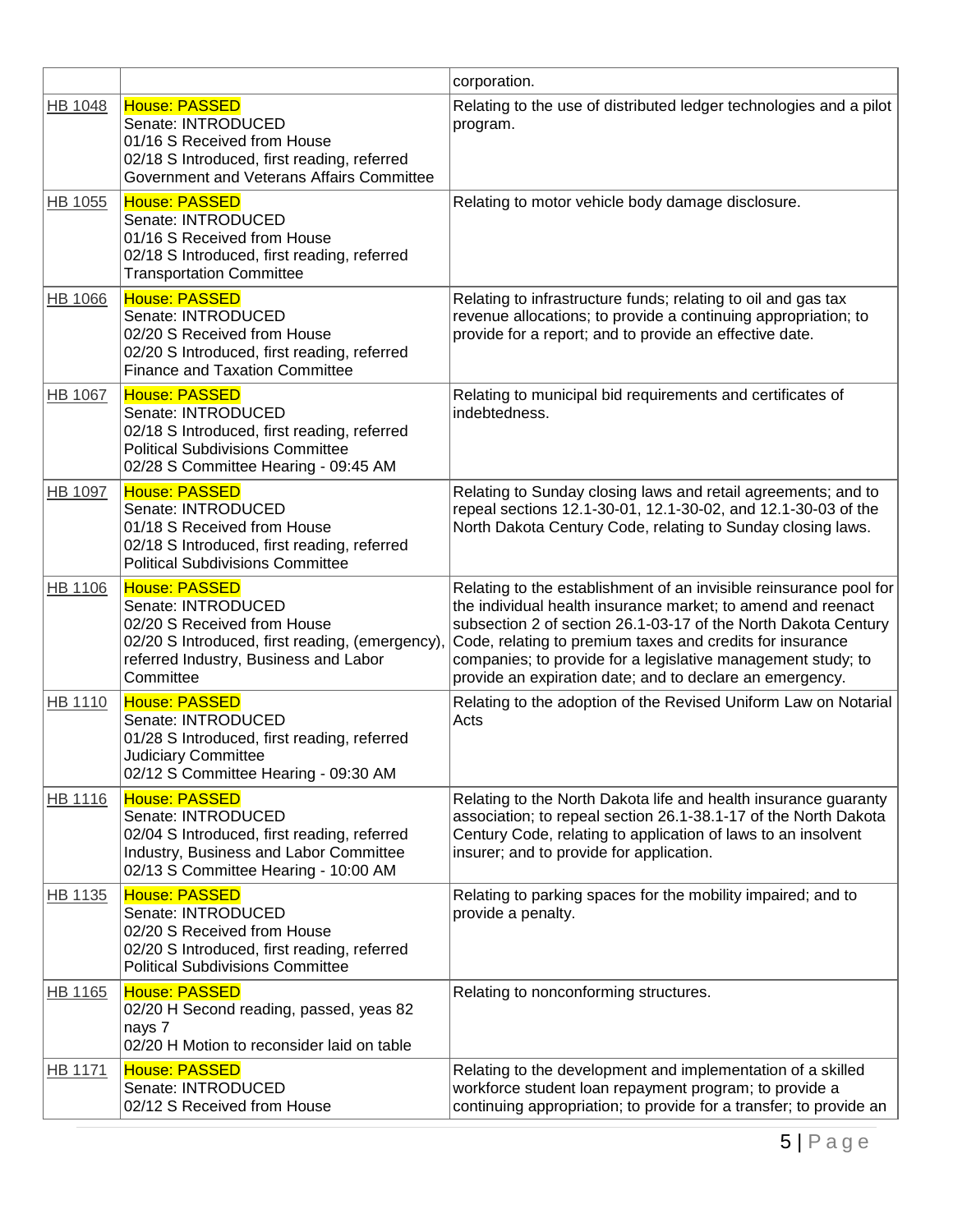|                | 02/18 S Introduced, first reading, (emergency),<br>referred Education Committee                                                                                     | expiration date; and to declare an emergency.                                                                                                                                                                                                                                                                                                                                                                                                                                                                |
|----------------|---------------------------------------------------------------------------------------------------------------------------------------------------------------------|--------------------------------------------------------------------------------------------------------------------------------------------------------------------------------------------------------------------------------------------------------------------------------------------------------------------------------------------------------------------------------------------------------------------------------------------------------------------------------------------------------------|
| HB 1181        | <b>House: PASSED</b><br>Senate: INTRODUCED<br>01/24 S Received from House<br>02/18 S Introduced, first reading, referred<br>Industry, Business and Labor Committee  | Relating to the regulation of guaranteed asset protection<br>waivers; to provide a penalty; and to provide for application.                                                                                                                                                                                                                                                                                                                                                                                  |
| HB 1193        | <b>House: PASSED</b><br>Senate: INTRODUCED<br>02/20 S Received from House<br>02/20 S Introduced, first reading, referred<br><b>Political Subdivisions Committee</b> | Relating to a living wage mandate prohibition for political<br>subdivisions; and to provide for application.                                                                                                                                                                                                                                                                                                                                                                                                 |
| HB 1195        | <b>House: PASSED</b><br>Senate: INTRODUCED<br>02/08 S Received from House<br>02/18 S Introduced, first reading, referred<br>Industry, Business and Labor Committee  | Relating to customer contract clauses and the use of certain<br>marketing practices involving automatic renewal; to provide a<br>penalty; and to provide for application.                                                                                                                                                                                                                                                                                                                                    |
| <b>HB 1217</b> | <b>House: DEFEATED</b><br>01/28 H Reported back, do not pass, placed<br>on calendar 10 4 0<br>01/31 H Second reading, failed to pass, yeas<br>24 nays 67            | Relating to competition between the government and private<br>industry and to require a report to the legislative management.                                                                                                                                                                                                                                                                                                                                                                                |
| HB 1218        | <b>House: DEFEATED</b><br>01/25 H Reported back, do not pass, placed<br>on calendar 11 0 3<br>01/29 H Second reading, failed to pass, yeas<br>3 nays 90             | Relating to consumer towing protection; relating to custody of<br>abandoned vehicles, notice to owners of abandoned vehicles,<br>and right to reclaim an abandoned vehicle; to provide a penalty;<br>and to provide an effective date.                                                                                                                                                                                                                                                                       |
| HB 1220        | <b>House: PASSED</b><br>Senate: INTRODUCED<br>02/18 S Introduced, first reading, referred<br><b>Agriculture Committee</b><br>03/01 S Committee Hearing - 11:30 AM   | Relating to priority of agricultural supplier liens; and to provide<br>for application.                                                                                                                                                                                                                                                                                                                                                                                                                      |
| HB 1222        | <b>House: DEFEATED</b><br>02/04 H Reported back, do not pass, placed<br>on calendar 10 3 1<br>02/08 H Second reading, failed to pass, yeas<br>17 nays 71            | Relating to the elimination of individual and corporate income<br>tax and the imposition of a flat individual and corporate income<br>tax at a rate of one percent; to repeal sections 40-57.1-04, 40-<br>57.1-04.4, 40-63-04, 40-63-06, 40-63-07, 40-63-09, and 40-63-<br>10 and chapters 52-02.1, 57-38, 57-38.1, 57-38.3, 57-38.4, 57-<br>38.5, and 57-38.6 of the North Dakota Century Code, relating to<br>the elimination of individual and corporate income tax; and to<br>provide an effective date. |
| HB 1235        | <b>House: DEFEATED</b><br>02/05 H Reported back, do not pass, placed<br>on calendar 12 2 0<br>02/11 H Second reading, failed to pass, yeas<br>16 nays 77            | Relating to a corporate income tax credit and an employer<br>deduction for reimbursement of employee child care<br>expenditures; and to provide an effective date.                                                                                                                                                                                                                                                                                                                                           |
| HB 1241        | <b>House: PASSED</b><br>Senate: INTRODUCED<br>02/15 S Received from House<br>02/18 S Introduced, first reading, referred<br><b>Finance and Taxation Committee</b>   | Relating to an individual income tax deduction for contributions<br>made to a first-time home buyer savings account; and to<br>provide an effective date.                                                                                                                                                                                                                                                                                                                                                    |
| HB 1243        | <b>House: DEFEATED</b><br>01/25 H Reported back, do not pass, placed<br>on calendar 10 4 0<br>01/30 H Second reading, failed to pass, yeas                          | Relating to recording of easements.                                                                                                                                                                                                                                                                                                                                                                                                                                                                          |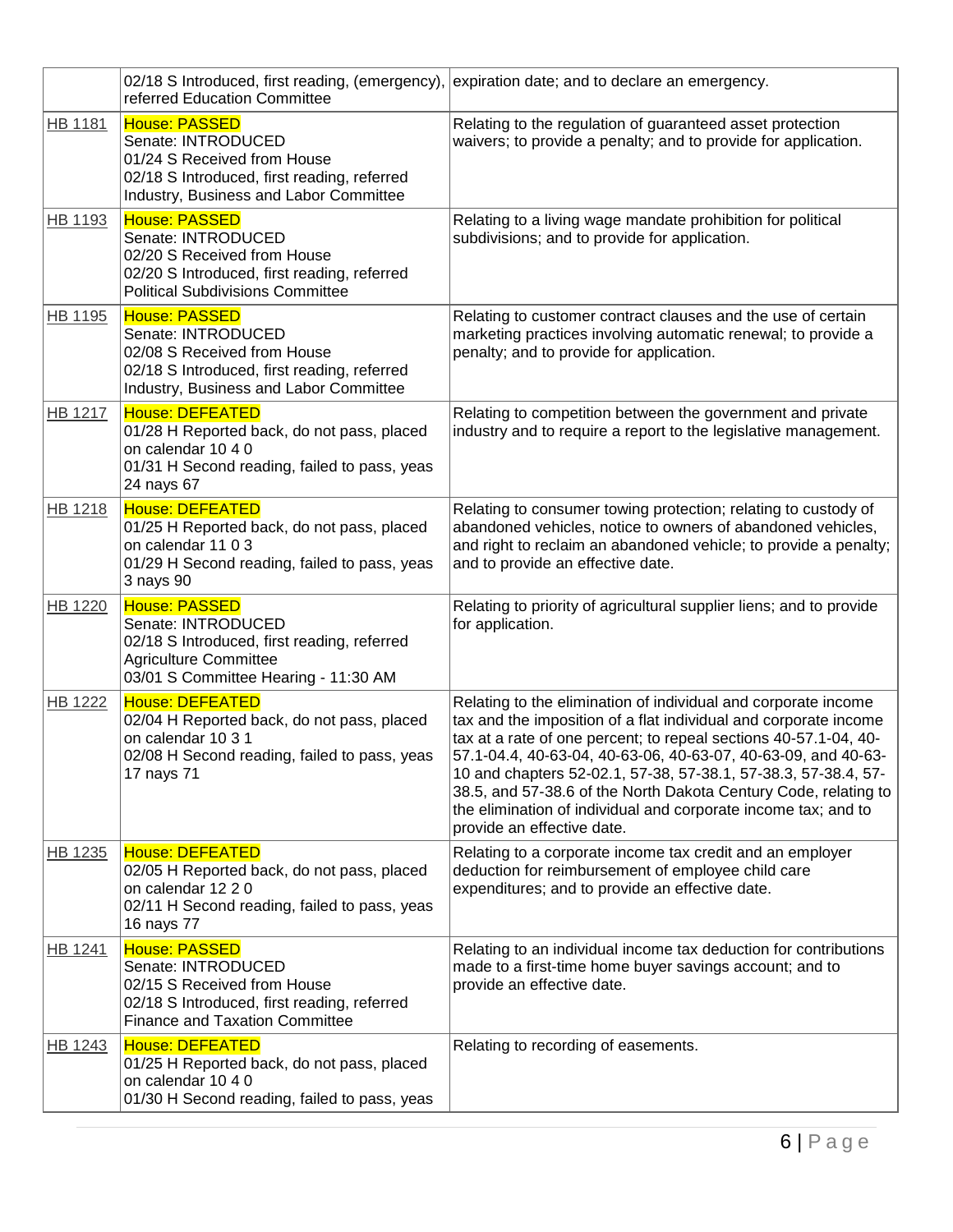|                | 12 nays 80                                                                                                                                                         |                                                                                                                                                                                                                                                                                                             |
|----------------|--------------------------------------------------------------------------------------------------------------------------------------------------------------------|-------------------------------------------------------------------------------------------------------------------------------------------------------------------------------------------------------------------------------------------------------------------------------------------------------------|
| HB 1251        | <b>House: PASSED</b><br>Senate: INTRODUCED<br>01/22 S Received from House<br>02/18 S Introduced, first reading, referred<br>Industry, Business and Labor Committee | Relating to property disclosure requirements.                                                                                                                                                                                                                                                               |
| HB 1253        | <b>House: DEFEATED</b><br>02/14 H Amendment adopted, placed on<br>calendar<br>02/15 H Second reading, failed to pass, yeas<br>5 nays 84                            | Relating to a criminal conviction and state licensure.                                                                                                                                                                                                                                                      |
| HB 1263        | <b>House: PASSED</b><br>Senate: INTRODUCED<br>02/04 S Received from House<br>02/18 S Introduced, first reading, (emergency),<br>referred Transportation Committee  | Relating to right of an owner to reclaim an abandoned vehicle;<br>relating to custody and disposition of abandoned motor<br>vehicles; to provide a penalty; and to declare an emergency.                                                                                                                    |
| HB 1293        | <b>House: DEFEATED</b><br>02/08 H Amendment adopted, placed on<br>calendar<br>02/13 H Second reading, failed to pass, yeas<br>17 nays 75                           | Relating to retail business leases or agreements; to amend and<br>reenact subsection 2 of section 14-02.4-03 and section 34-06-<br>05.1 of the North Dakota Century Code, relating to employer's<br>discriminatory practices and one day of rest; and to provide a<br>contingent effective date.            |
| <b>HB 1317</b> | <b>House: DEFEATED</b><br>01/25 H Reported back, do not pass, placed<br>on calendar 1301<br>01/29 H Second reading, failed to pass, yeas<br>19 nays 74             | Relating to the restriction on the possession of a firearm or<br>dangerous weapon.                                                                                                                                                                                                                          |
| HB 1340        | <b>House: WITHDRAWN</b><br>01/14 H Request return from committee<br>01/14 H Withdrawn from further consideration                                                   | Relating to the period of property tax delinquency before<br>foreclosure of a tax lien; to provide for application; and to<br>provide an effective date.                                                                                                                                                    |
| HB 1371        | <b>House: DEFEATED</b><br>02/08 H Amendment adopted, placed on<br>calendar<br>02/13 H Second reading, failed to pass, yeas<br>7 nays 83                            | Relating to new hire reporting of independent contractors; and<br>to provide an effective date.                                                                                                                                                                                                             |
| <b>HB 1407</b> | <b>House: PASSED</b><br>Senate: INTRODUCED<br>02/15 S Received from House<br>02/18 S Introduced, first reading, referred<br><b>Transportation Committee</b>        | Relating to the issuance of certificates of vehicle title.                                                                                                                                                                                                                                                  |
| HB 1441        | <b>House: DEFEATED</b><br>02/14 H Laid over one legislative day<br>02/18 H Second reading, failed to pass, yeas<br>22 nays 70                                      | Relating to prohibition of discrimination on the basis of sexual<br>orientation.                                                                                                                                                                                                                            |
| <b>HB 1448</b> | <b>House: PASSED</b><br>Senate: INTRODUCED<br>02/20 S Received from House<br>02/20 S Introduced, first reading, referred<br><b>Transportation Committee</b>        | Relating to exclusion of people from coverage of automobile<br>insurance.                                                                                                                                                                                                                                   |
| <b>HB 1467</b> | <b>House: PASSED</b><br>Senate: INTRODUCED<br>02/20 S Received from House<br>02/20 S Introduced, first reading, referred<br><b>Agriculture Committee</b>           | Relating to the definition of agriculture commissioner; relating to<br>moving the authority over grain, grain buyers, warehousing,<br>deposits, and warehousemen from the public service<br>commission to the agriculture commissioner; to provide a<br>penalty; and to provide a continuing appropriation. |
| HB 1475        | <b>House: PASSED</b>                                                                                                                                               | Relating to an income tax exclusion for employee education                                                                                                                                                                                                                                                  |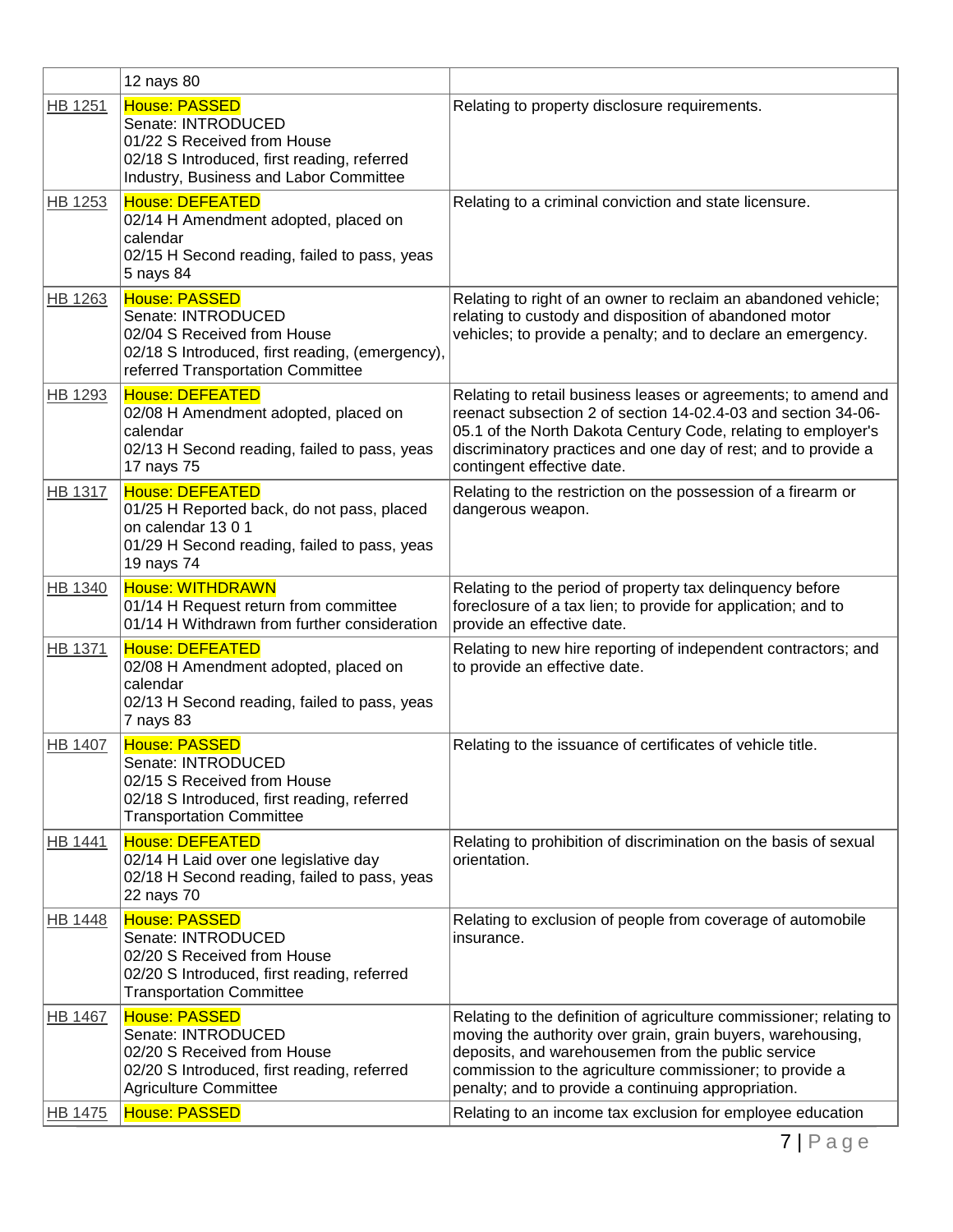|                | Senate: INTRODUCED<br>02/08 S Received from House<br>02/18 S Introduced, first reading, referred<br><b>Finance and Taxation Committee</b>                                   | assistance provided by an employer; and to provide an effective<br>date.                                                                                                                                                                                                                                                                                                                                                                                                                                                                                                                                                                    |
|----------------|-----------------------------------------------------------------------------------------------------------------------------------------------------------------------------|---------------------------------------------------------------------------------------------------------------------------------------------------------------------------------------------------------------------------------------------------------------------------------------------------------------------------------------------------------------------------------------------------------------------------------------------------------------------------------------------------------------------------------------------------------------------------------------------------------------------------------------------|
| <b>HB 1481</b> | <b>House: DEFEATED</b><br>02/12 H Laid over one legislative day<br>02/13 H Second reading, failed to pass, yeas<br>24 nays 68                                               | Relating to determination of the true and full valuation of<br>property; and to provide an effective date.                                                                                                                                                                                                                                                                                                                                                                                                                                                                                                                                  |
| <b>HB 1484</b> | <b>House: DEFEATED</b><br>02/06 H Reported back, do not pass, placed<br>on calendar 12 2 0<br>02/11 H Second reading, failed to pass, yeas<br>15 nays 78                    | Relating to a health and human services stabilization fund and<br>a paid family medical leave program; relating to matching grants<br>for institutions under the control of the state board of higher<br>education; to provide an appropriation; to provide for transfers;<br>to provide statements of legislative intent; and to declare an<br>emergency.                                                                                                                                                                                                                                                                                  |
| HB 1485        | House: PASSED<br>Senate: INTRODUCED<br>02/20 S Received from House<br>02/20 S Introduced, first reading, referred<br>Industry, Business and Labor Committee                 | Relating to protection against the disclosure of personal<br>information; and to provide a penalty.                                                                                                                                                                                                                                                                                                                                                                                                                                                                                                                                         |
| <b>HB 1486</b> | <b>House: DEFEATED</b><br>02/18 H Reported back, do pass, place on<br>calendar 8 6 0<br>02/20 H Second reading, failed to pass, yeas<br>11 nays 81                          | Relating to designating central standard time as the official<br>standard time for North Dakota.                                                                                                                                                                                                                                                                                                                                                                                                                                                                                                                                            |
| HB 1494        | House: DEFEATED<br>02/01 H Amendment adopted, placed on<br>calendar<br>02/06 H Second reading, failed to pass, yeas<br>6 nays 86                                            | Relating to interest rates set by the Bank of North Dakota.                                                                                                                                                                                                                                                                                                                                                                                                                                                                                                                                                                                 |
| HB 1509        | House: DEFEATED<br>01/30 H Reported back, do not pass, placed<br>on calendar 9 3 2<br>02/05 H Second reading, failed to pass, yeas<br>17 nays 75                            | Relating to a paid family medical leave program; to provide an<br>appropriation; and to provide for a transfer.                                                                                                                                                                                                                                                                                                                                                                                                                                                                                                                             |
| HB 1513        | <b>House: PASSED</b><br>Senate: INTRODUCED<br>02/12 S Received from House<br>02/18 S Introduced, first reading, referred<br><b>Finance and Taxation Committee</b>           | Relating to individual income tax credits that may be claimed by<br>a taxpayer; to repeal sections 57-38-01.20, 57-38-01.24, and<br>57-38-01.25 of the North Dakota Century Code, relating to the<br>family care tax credit, internship employment tax credit, and<br>workforce recruitment tax credit; and to provide an effective<br>date.                                                                                                                                                                                                                                                                                                |
| HB 1521        | <b>House: PASSED</b><br>02/20 H Second reading, passed, yeas 81<br>nays 9, Emergency clause carried<br>02/20 H Motion to reconsider laid on table                           | Relating to reporting campaign contributions and expenditures,<br>restrictions on public officials and lobbyists, investigations of<br>ethics violations, and implementing requirements of article XIV<br>of the Constitution of North Dakota; relating to rulemaking<br>procedures, disqualification of agency heads in quasi-judicial<br>proceedings, implementing article XIV of the Constitution of<br>North Dakota, and requirements for the North Dakota ethics<br>commission; to provide for a penalty; to provide an<br>appropriation; to provide an effective date; to provide an<br>expiration date; and to declare an emergency. |
| HB 1524        | <b>House: PASSED</b><br>Senate: INTRODUCED<br>02/18 S Introduced, first reading, referred<br>Industry, Business and Labor Committee<br>02/27 S Committee Hearing - 11:00 AM | Relating to the regulation of data brokers; and to provide a<br>penalty.                                                                                                                                                                                                                                                                                                                                                                                                                                                                                                                                                                    |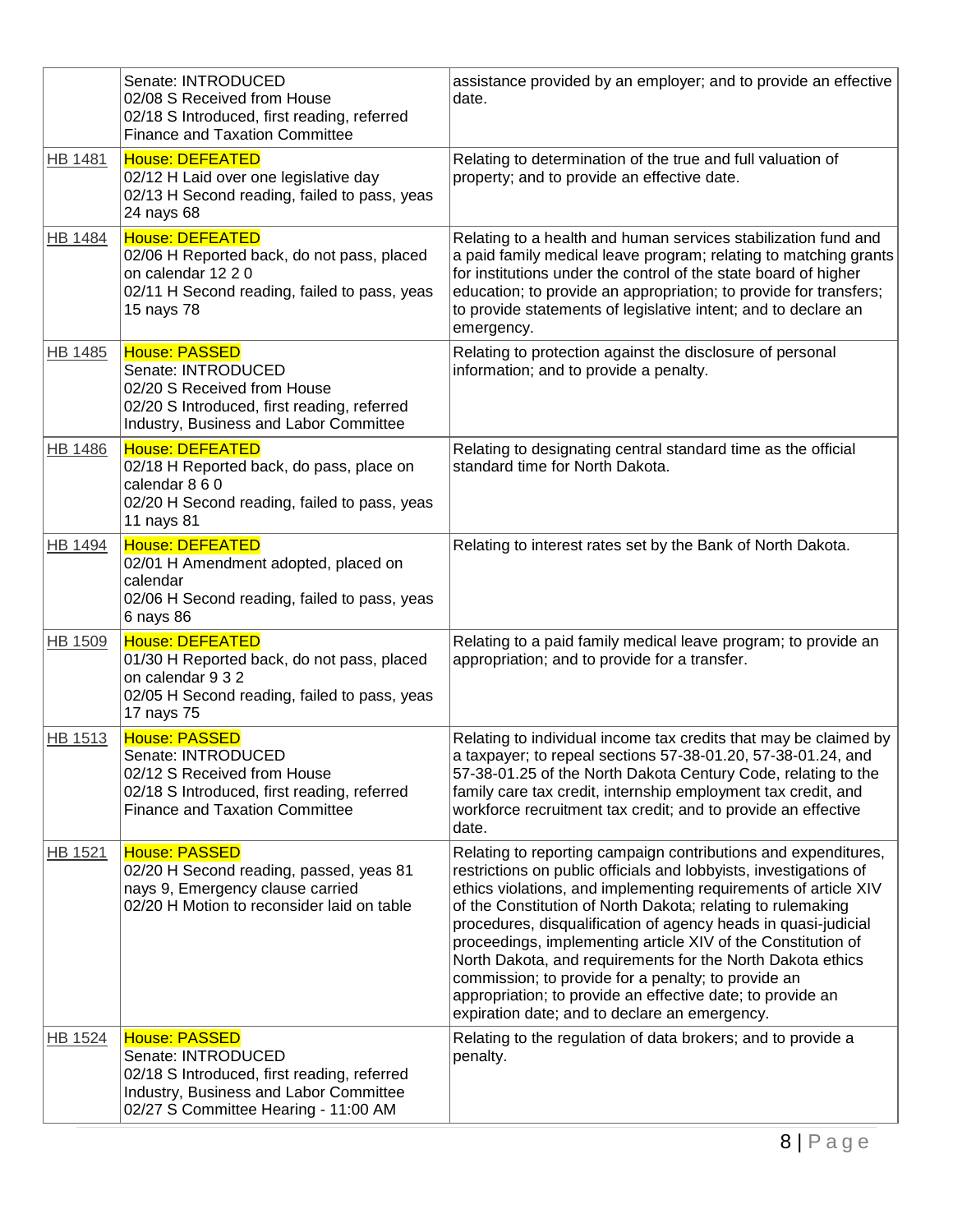| HB 1530 | <b>House: PASSED</b><br>Senate: INTRODUCED<br>02/15 S Received from House<br>02/19 S Introduced, first reading, referred<br><b>Finance and Taxation Committee</b>                          | Relating to an income tax rate reduction fund and the transfer of<br>legacy fund earnings; to repeal chapter 57-38 of the North<br>Dakota Century Code, relating to the income tax; to provide a<br>continuing appropriation; to provide an exemption; and to<br>provide an effective date.                                                                                                                                                                                                                                                                                                                                                                                                                                                                           |
|---------|--------------------------------------------------------------------------------------------------------------------------------------------------------------------------------------------|-----------------------------------------------------------------------------------------------------------------------------------------------------------------------------------------------------------------------------------------------------------------------------------------------------------------------------------------------------------------------------------------------------------------------------------------------------------------------------------------------------------------------------------------------------------------------------------------------------------------------------------------------------------------------------------------------------------------------------------------------------------------------|
| SB 2075 | <b>Senate: PASSED</b><br>House: INTRODUCED<br>02/14 H Introduced, first reading, referred<br>Industry, Business and Labor Committee<br>02/27 H Committee Hearing - 02:00 PM                | Relating to appraisal management companies.                                                                                                                                                                                                                                                                                                                                                                                                                                                                                                                                                                                                                                                                                                                           |
| SB 2093 | <b>Senate: PASSED</b><br>House: INTRODUCED<br>02/13 H Introduced, first reading, referred<br>Industry, Business and Labor Committee<br>02/27 H Committee Hearing - 08:00 AM                | Relating to the examination of technology service providers, the<br>capital requirement for trust companies, the examination of trust<br>companies, the definition of a financial institution, surety bond<br>requirements for money brokers and collection agencies, notice<br>requirement for deferred presentment service providers, fees for<br>money transmitters, and reporting requirements for debt-<br>settlement providers; and to repeal sections 13-04.1-05.1, 13-<br>05-05.2, 13-08-05.2, and 13-09-10.1 of the North Dakota<br>Century Code, relating to automatic renewal of license in 2009<br>for money brokers, automatic renewal of license in 2014 for<br>collection agencies, deferred presentment service providers,<br>and money transmitters. |
| SB 2098 | <b>Senate: PASSED</b><br>House: INTRODUCED<br>01/11 H Received from Senate<br>02/13 H Introduced, first reading,<br>(emergency), referred Industry, Business and<br><b>Labor Committee</b> | Relating to the Bank of North Dakota residential mortgage loan<br>program; and to declare an emergency.                                                                                                                                                                                                                                                                                                                                                                                                                                                                                                                                                                                                                                                               |
| SB 2099 | <b>Senate: PASSED</b><br>House: INTRODUCED<br>01/15 H Received from Senate<br>02/13 H Introduced, first reading,<br>(emergency), referred Industry, Business and<br>Labor Committee        | Relating to the medical facility infrastructure loan fund; and to<br>declare an emergency.                                                                                                                                                                                                                                                                                                                                                                                                                                                                                                                                                                                                                                                                            |
| SB 2104 | <b>Senate: DEFEATED</b><br>01/30 S Reported back, do not pass, placed<br>on calendar 600<br>01/31 S Second reading, failed to pass, yeas 3<br>nays 42                                      | Relating to the state's share of oil and gas taxes; and to provide<br>an effective date.                                                                                                                                                                                                                                                                                                                                                                                                                                                                                                                                                                                                                                                                              |
| SB 2111 | Senate: PASSED<br>House: INTRODUCED<br>02/13 H Introduced, first reading, referred<br><b>Finance and Taxation Committee</b><br>02/27 H Committee Hearing - 10:30 AM                        | Relating to electronic remittal of funds withheld under an<br>income withholding order and new hire reporting; and to provide<br>for an effective date.                                                                                                                                                                                                                                                                                                                                                                                                                                                                                                                                                                                                               |
| SB 2115 | <b>Senate: PASSED</b><br>02/18 S Second reading, passed, yeas 46<br>nays 1<br>02/19 H Received from Senate                                                                                 | Relating to child support; to repeal section 14-09-09.37 of the<br>North Dakota Century Code, relating to child support; and to<br>provide a continuing appropriation.                                                                                                                                                                                                                                                                                                                                                                                                                                                                                                                                                                                                |
| SB 2116 | <b>Senate: DEFEATED</b><br>01/30 S Reported back, do not pass, placed<br>on calendar 7 0 0<br>01/31 S Second reading, failed to pass, yeas 2<br>nays 43                                    | Relating to the infrastructure revolving loan fund.                                                                                                                                                                                                                                                                                                                                                                                                                                                                                                                                                                                                                                                                                                                   |
| SB 2130 | <b>Senate: PASSED</b><br>House: INTRODUCED                                                                                                                                                 | Relating to state agency fees.                                                                                                                                                                                                                                                                                                                                                                                                                                                                                                                                                                                                                                                                                                                                        |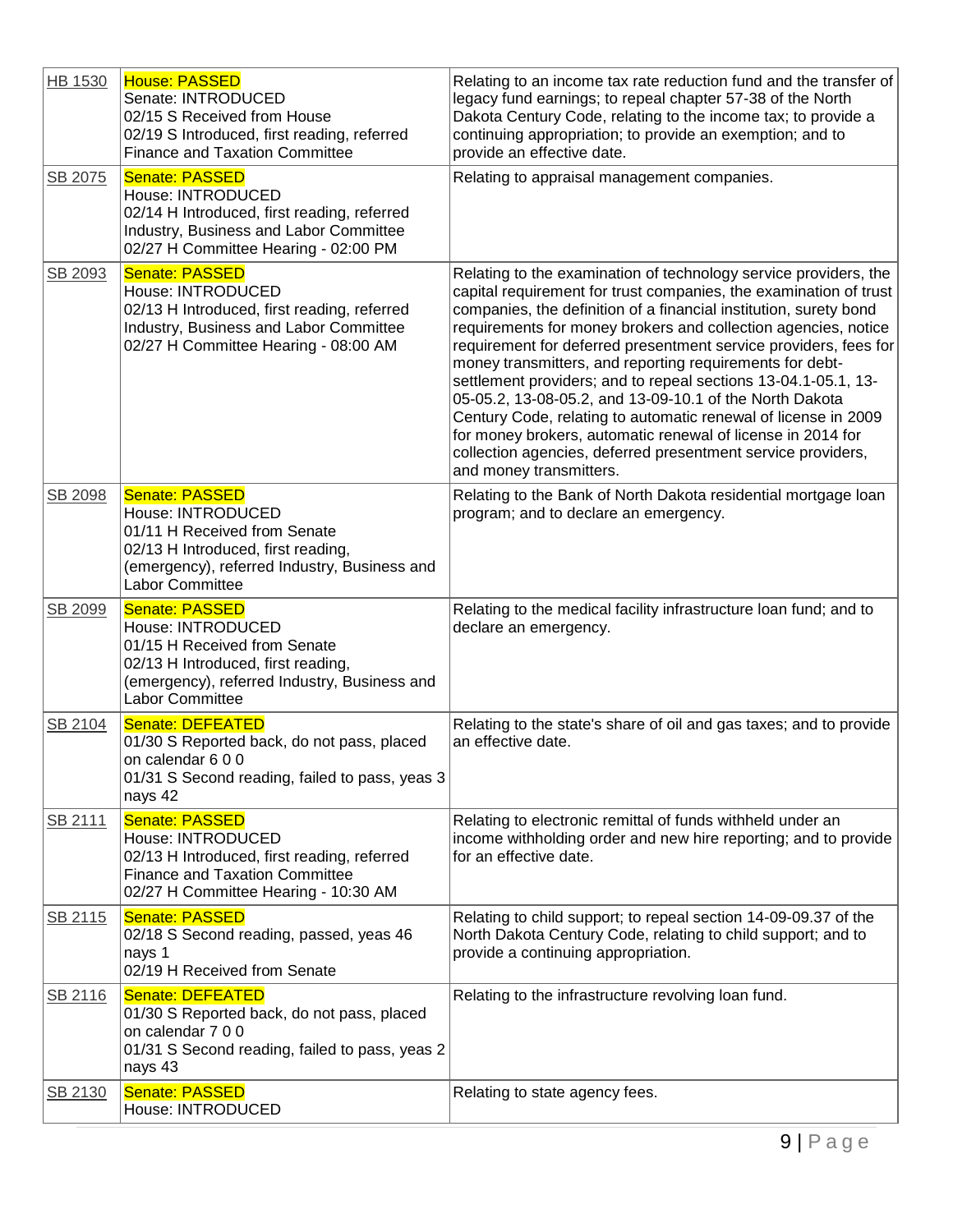|         | 02/13 H Introduced, first reading, referred<br>Government and Veterans Affairs Committee<br>02/28 H Committee Hearing - 02:00 PM                                    |                                                                                                                                                                                                                                                                                                                                                                                                                                                       |
|---------|---------------------------------------------------------------------------------------------------------------------------------------------------------------------|-------------------------------------------------------------------------------------------------------------------------------------------------------------------------------------------------------------------------------------------------------------------------------------------------------------------------------------------------------------------------------------------------------------------------------------------------------|
| SB 2148 | <b>Senate: PASSED</b><br>02/19 S Second reading, passed, yeas 46<br>nays 0<br>02/20 H Received from Senate                                                          | Relating to disclosures of expenditures, restrictions on public<br>officials and lobbyists, investigations of ethics violations, and<br>implementing requirements of article XIV of the Constitution of<br>North Dakota; relating to the prohibition on personal use of<br>campaign contributions and the rulemaking procedures and<br>requirements for the North Dakota ethics commission; to<br>provide a penalty; and to provide an appropriation. |
| SB 2179 | Senate: PASSED<br>House: INTRODUCED<br>01/29 H Received from Senate<br>02/13 H Introduced, first reading, referred<br>Industry, Business and Labor Committee        | Relating to the prevention of financial exploitation; and to<br>amend and reenact section 6-08.1-03 of the North Dakota<br>Century Code, relating to a financial institution's duty of<br>confidentiality.                                                                                                                                                                                                                                            |
| SB 2197 | <b>Senate: PASSED</b><br>House: INTRODUCED<br>01/29 H Received from Senate<br>02/14 H Introduced, first reading, referred<br>Industry, Business and Labor Committee | Relating to loans for family farmers.                                                                                                                                                                                                                                                                                                                                                                                                                 |
| SB 2205 | <b>Senate: PASSED</b><br>House: INTRODUCED<br>02/13 H Received from Senate<br>02/18 H Introduced, first reading, referred<br>Industry, Business and Labor Committee | Relating to abandoned property; and to amend and reenact<br>sections 28-23-11, 32-19-18, 32-19-19, 32-19-23, and 32-19-27<br>of the North Dakota Century Code, relating to foreclosure of real<br>estate.                                                                                                                                                                                                                                             |
| SB 2214 | <b>Senate: PASSED</b><br>House: INTRODUCED<br>02/08 H Received from Senate<br>02/18 H Introduced, first reading, referred<br><b>Education Committee</b>             | Relating to debt service payments; relating to borrowing and<br>lending authority, reserve funds, and school construction loans;<br>to authorize the use of funds; to provide a bond issuance<br>limitation; and to provide an appropriation.                                                                                                                                                                                                         |
| SB 2219 | Senate: DEFEATED<br>01/25 S Amendment adopted, placed on<br>calendar<br>01/28 S Second reading, failed to pass, yeas<br>16 nays 29                                  | Relating to the confidentiality of social security numbers; to<br>amend and reenact sections 51-22-01, 51-22-02, and 51-22-03<br>of the North Dakota Century Code, relating to data processing<br>information confidentiality; and to provide a penalty.                                                                                                                                                                                              |
| SB 2237 | Senate: DEFEATED<br>01/24 S Reported back, do not pass, placed<br>on calendar 5 1 0<br>01/28 S Second reading, failed to pass, yeas<br>13 nays 32                   | Relating to a corporate income tax credit and an employer<br>deduction for reimbursement of employee child care<br>expenditures; and to provide an effective date.                                                                                                                                                                                                                                                                                    |
| SB 2252 | Senate: DEFEATED<br>01/29 S Reported back, do not pass, placed<br>on calendar 5 0 1<br>01/30 S Second reading, failed to pass, yeas 6<br>nays 39                    | Relating to deferred presentment service transaction fees; to<br>provide a penalty; and to provide for application.                                                                                                                                                                                                                                                                                                                                   |
| SB 2262 | <b>Senate: PASSED</b><br>House: INTRODUCED<br>01/25 H Received from Senate<br>02/18 H Introduced, first reading, referred<br>Industry, Business and Labor Committee | Relating to the use and possession of re-encoders and<br>scanning devices; to amend and reenact section 12.1-23-11 of<br>the North Dakota Century Code, relating to the unauthorized<br>use of personal identifying information; to repeal section 12.1-<br>23-17 of the North Dakota Century Code, relating to the<br>unlawful skimming of credit, debit, or other electronic payment<br>cards; and to provide a penalty.                            |
| SB 2271 | <b>Senate: PASSED</b><br>02/18 S Second reading, passed, yeas 44                                                                                                    | Relating to the housing incentive fund; to provide a transfer;<br>and to provide an appropriation.                                                                                                                                                                                                                                                                                                                                                    |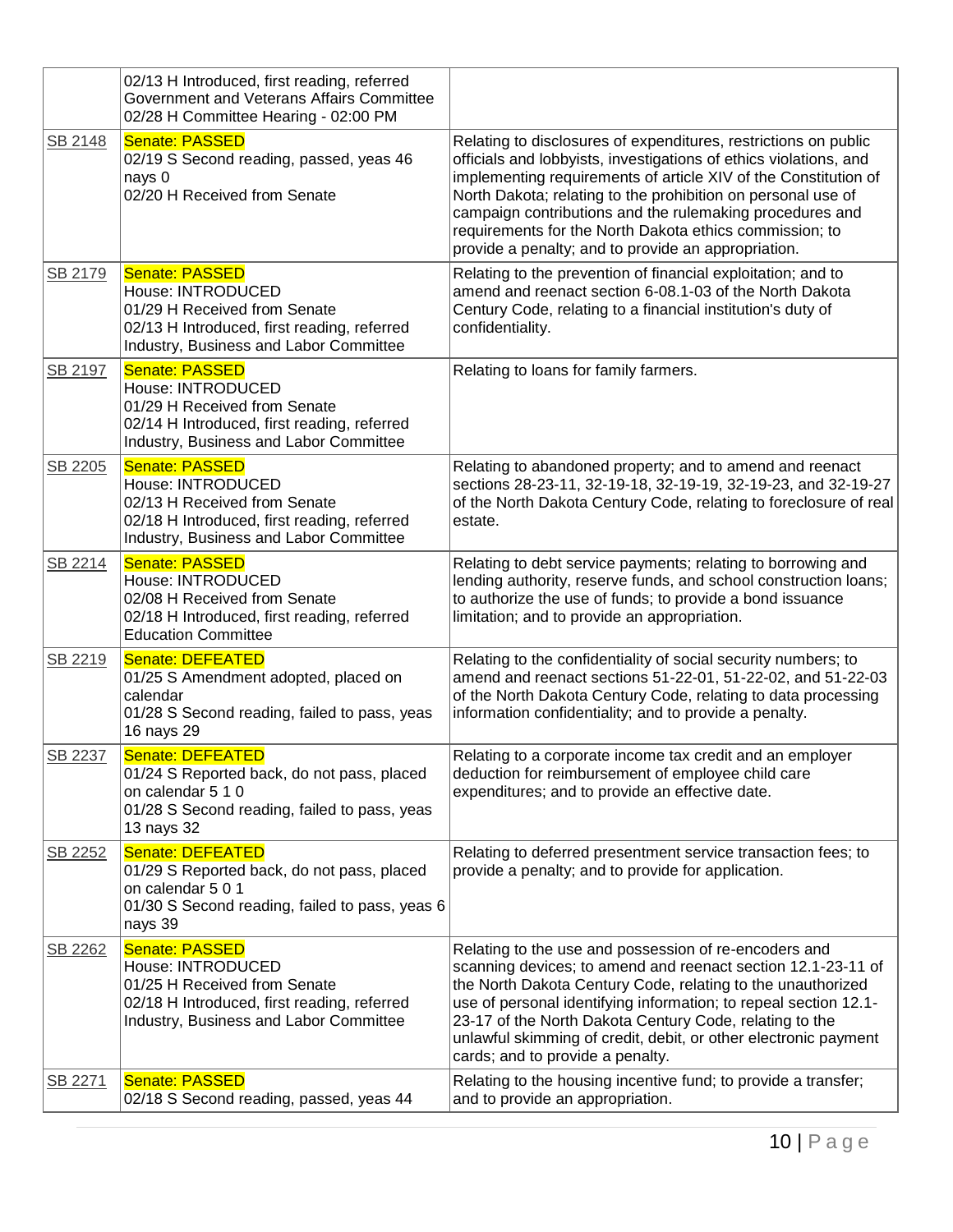|                    | nays 3<br>02/19 H Received from Senate                                                                                                                                                        |                                                                                                                                                                                                                                                                                                                                                                                                                                                                                                     |
|--------------------|-----------------------------------------------------------------------------------------------------------------------------------------------------------------------------------------------|-----------------------------------------------------------------------------------------------------------------------------------------------------------------------------------------------------------------------------------------------------------------------------------------------------------------------------------------------------------------------------------------------------------------------------------------------------------------------------------------------------|
| SB 2275            | <b>Senate: PASSED</b><br>02/15 S Second reading, passed, yeas 45<br>nays 0<br>02/18 H Received from Senate                                                                                    | Relating to the infrastructure revolving loan fund debt<br>repayments; relating to the infrastructure revolving loan fund,<br>borrowing and lending authority, reserve funds, and expanded<br>bonding authority for counties; to repeal section 61-02-78 of the<br>North Dakota Century Code, relating to a revolving loan fund for<br>water projects; to provide a transfer; to provide a continuing<br>appropriation; to provide a bond issuance limitation; and to<br>provide an effective date. |
| SB 2282            | <b>Senate: PASSED</b><br>02/13 S Second reading, passed, yeas 43<br>nays 4<br>02/14 H Received from Senate                                                                                    | Relating to legacy fund earnings; to provide for a report to the<br>legislative management; and to provide an appropriation.                                                                                                                                                                                                                                                                                                                                                                        |
| SB 2296            | <b>Senate: PASSED</b><br>House: INTRODUCED<br>02/06 H Received from Senate<br>02/18 H Introduced, first reading, referred<br>Industry, Business and Labor Committee                           | Relating to the Bank of North Dakota loan guarantee program.                                                                                                                                                                                                                                                                                                                                                                                                                                        |
| SB 2302            | <b>Senate: DEFEATED</b><br>01/30 S Reported back, do not pass, placed<br>on calendar 5 1 0<br>01/31 S Second reading, failed to pass, yeas<br>11 nays 34                                      | Relating to an income tax credit for contributions to the housing<br>incentive fund; and to provide an effective date.                                                                                                                                                                                                                                                                                                                                                                              |
| SB 2303            | Senate: DEFEATED<br>01/25 S Amendment failed<br>01/25 S Second reading, failed to pass, yeas<br>20 nays 27                                                                                    | Relating to prohibition of discrimination on the basis of sexual<br>orientation.                                                                                                                                                                                                                                                                                                                                                                                                                    |
| SB 2346            | Senate: PASSED<br>02/18 S Second reading, passed, yeas 46<br>nays 0<br>02/19 H Received from Senate                                                                                           | Relating to records confidentiality for warehousemen and grain<br>buyers and assessment refunds for grain producers; relating to<br>warehouse and grain buyer licensing, scale ticket conversions,<br>claims distributions, assessments and refunds, subrogation,<br>and unlicensed grain buyers; to provide a penalty; to provide a<br>continuing appropriation; and to provide for reports.                                                                                                       |
| SB 2354            | <b>Senate: DEFEATED</b><br>02/07 S Reported back, do not pass, placed<br>on calendar 6 0 0<br>02/08 S Second reading, failed to pass, yeas 2<br>nays 44                                       | Relating to restoration of real property as a measure of<br>damages.                                                                                                                                                                                                                                                                                                                                                                                                                                |
| SB 2357            | <b>Senate: PASSED</b><br>House: INTRODUCED<br>01/30 H Received from Senate<br>02/18 H Introduced, first reading,<br>(emergency), referred Government and<br><b>Veterans Affairs Committee</b> | A BILL for an Act to provide for a Bank of North Dakota loan<br>guarantee program for federal workers affected by the federal<br>shutdown; and to declare an emergency.                                                                                                                                                                                                                                                                                                                             |
| <b>HCR</b><br>3002 | <b>House: DEFEATED</b><br>02/07 H Reported back, do not pass, placed<br>on consent calendar 14 0 0<br>02/08 H Second reading, failed to adopt                                                 | A concurrent resolution requesting the Legislative Management<br>to study the potential benefits of distributed ledger technology<br>and blockchain for state government.                                                                                                                                                                                                                                                                                                                           |
| <b>HCR</b><br>3004 | <b>House: INTRODUCED</b><br>02/08 H Amendment adopted, placed on<br>calendar<br>02/11 S Received from House                                                                                   | A concurrent resolution requesting the Legislative Management<br>to study the potential benefit value of blockchain technology<br>implementation and utilization in state government<br>administration and affairs.                                                                                                                                                                                                                                                                                 |
| <b>HCR</b>         | <b>House: PASSED</b>                                                                                                                                                                          | A concurrent resolution urging Congress and the Internal                                                                                                                                                                                                                                                                                                                                                                                                                                            |